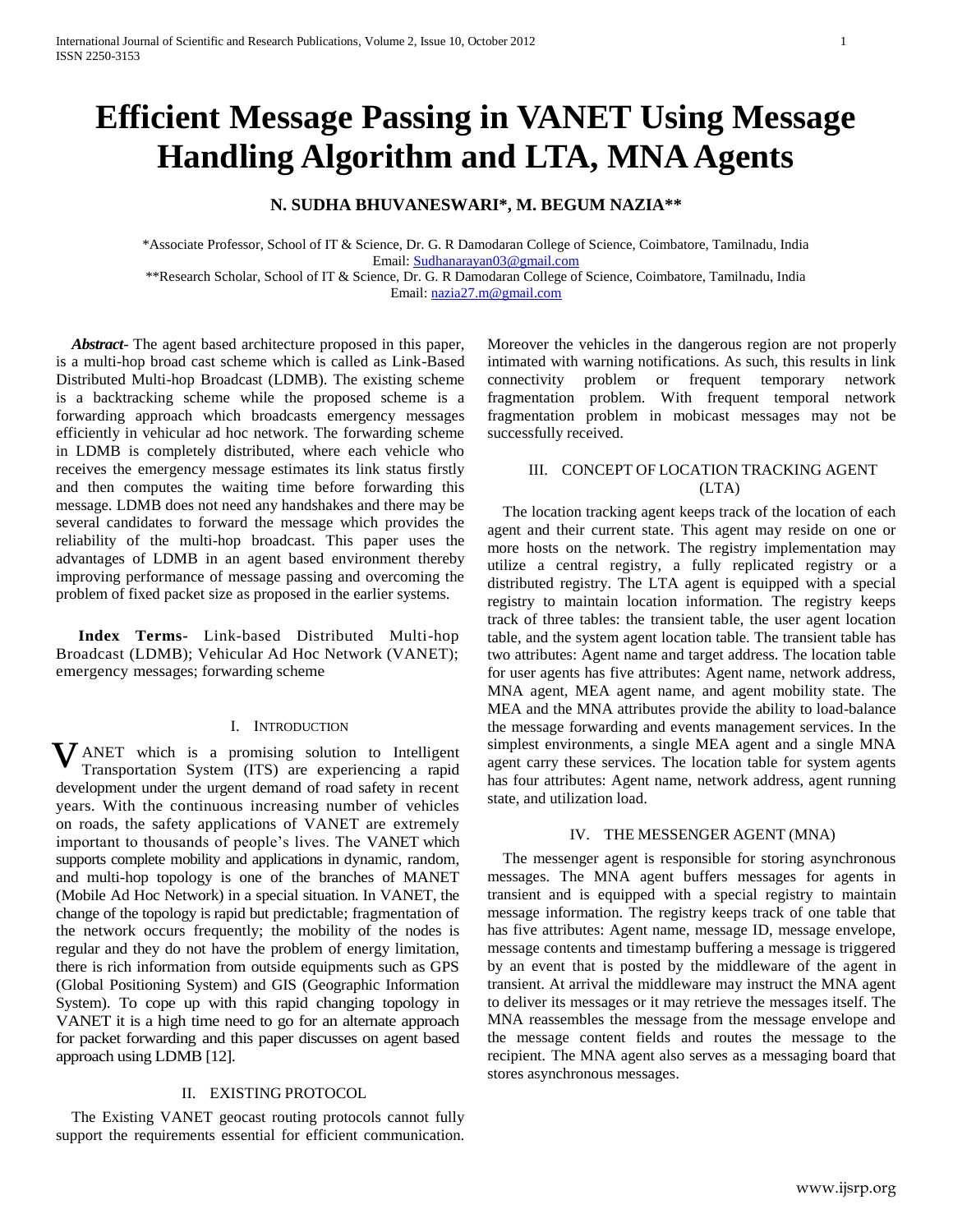

Fig 1: Messenger agent Architecture



Fig 2: Proposed Architecture

 In order to avoid the congestion the source node tracks the nearest location and send a message to the nearest neighbor node. Whenever the node want to transfer the information from the node to sink node. It broadcast the message to Agents. It gathers the neighboring nodes information and make sure the message reachs sink node with more surely.

#### V. LINK-BASED DISTRIBUTED MULTI-HOPBROADCAST PROTOCOL

 The scenario we consider in the paper is a straight expressway without any intersections, where the behaviors of vehicles are relatively regular, and which will also have a profound influence on the performance of the network. The speed of the vehicles, density, vehicle flow, and headway are some basic measurements to describe the condition of some road section in traffic theory. The speed of vehicles running on expressway is limited from 80km/h to 120km/h in China, and density maybe different as the

time or location changes. Headway is another important factor not only in traffic theory but in our simulation scenario. One of the most popular distribution models of time headway is Erlang distribution [1], and the density distribution is as follows,

$$
f(t) = \lambda \exp(-\lambda t) \frac{(\lambda t)^{k-1}}{(k-1)!}
$$
 (1)

$$
\hat{\lambda} = \frac{\mu}{\sigma^2}, \ \hat{k} = \frac{\mu^2}{\sigma^2} \tag{2}
$$

Where  $\mu$  is the mean of the observed headways and  $\sigma$  is the standard deviation of the observed headways.

#### VI. ALGORITHM DESCRIPTION

 We propose that the forwarding scheme is based on the link status of each vehicle which is measured by the probability of packet reception. The analytical estimation of probability of packet reception is shown as [7],

$$
P(x,\delta,\tau,f) = e^{-3(x/\tau)^2} \left(1 + \sum_{i=1}^4 h_i(\xi,\tau) \left(\frac{x}{\tau}\right)^i \right) \quad (3)
$$

where

$$
h_i(\xi,r)=\sum_{i,k\geq 0}h_i^{(i,k)}\xi^i r^k
$$

$$
i=1, ..., 4
$$
, with  $\xi = \delta \cdot r \cdot f$ 

and  $x$  is the distance between sender and receiver in meters  $(m)$ ;  $\delta$  is the traffic density in vehicles per kilometer (veh/km); *r* is the transmission range in meters (m) with certain transmission power;  $f$  is the message rate;  $h(i;k)$  *i* is the empirical coefficients that is given in [7]. We denote the reception probability of packet from vehicle *m* to vehicle *n* as *Pmn*, and distance between vehicle *m* and *n* is *xmn*. For simplicity, the transmission range *r*  of all vehicles is assumed to be the same. This empirical probability may not accurate because it is well know that wireless link is influenced by shadowing and fading losses and the quality of wireless link changes quickly. So the probability of packet reception here is just an estimation value but this will not affect the reliability of the message transmission.

 When the source vehicle *s* has broadcasted the emergency message, vehicles in its transmission range may receive this message. Without loss of generality, emergency messages in this paper is supposed to transmit in the opposite direction of the running vehicle, i.e. backward. Consequently, each vehicle in the forward direction that receives the emergency message will discard it whereas backward vehicles will calculate the possible reception probability of this message. A probability threshold *Pth*  is set to screen out high quality links and vehicles with high quality link then calculate the waiting time before forwarding.

The waiting time of the location-based forwarding scheme can be obtained from [6]

$$
T_w = \left(-\left\lfloor \frac{x}{r} * MaxSlot \right\rfloor + MaxSlot\right) * T_s \tag{5}
$$

where *MaxSlot* is the maximum number of slots a vehicle waits before forwarding and *Ts* is the length of one slot.

 $(4)$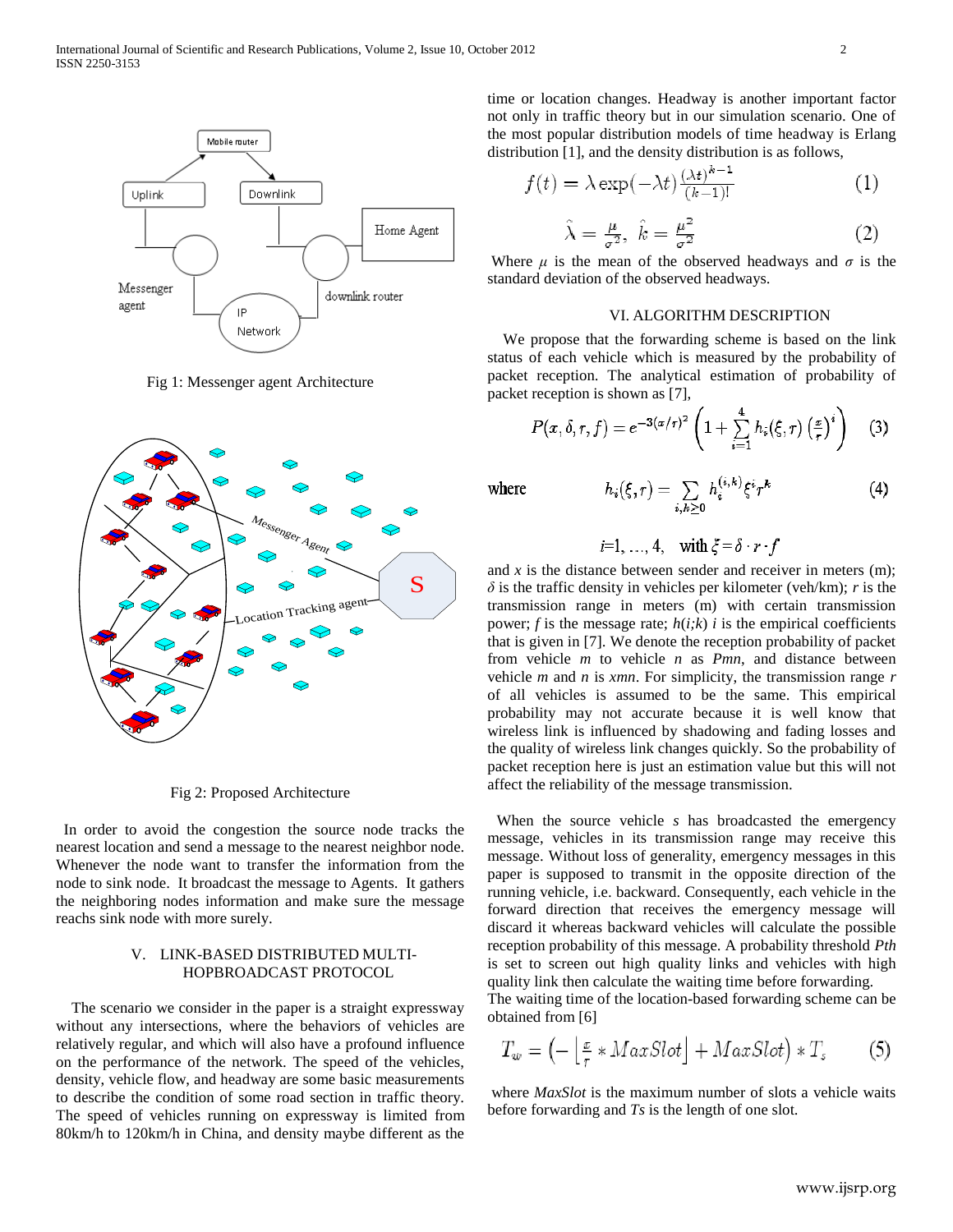International Journal of Scientific and Research Publications, Volume 2, Issue 10, October 2012 3 ISSN 2250-3153

The forwarding scheme in LDMB is link-based, so we modify the formula (5) to

$$
T_{w} = \left| \left( \alpha^{P_{sj}} \quad \alpha^{P_{th} - \varepsilon} \right) * MaxSlot \right| * T_{s} \tag{6}
$$

where *MaxSlot* and *Ts* is the same as in (5), *Pth* is the threshold aforementioned, *Psj* is the packet reception probability of vehicle *j* which may receives the packet from the source vehicle *s*, *α* and *ε* are adjusting factors of waiting time and their empirical values are shown in table 1. After getting the waiting time vehicles begin their waiting process and the shorter the waiting time of the vehicle is the earlier the vehicle forwards the emergency message. If the vehicle which is supposed to forward the packet firstly forwards the packet successfully, other vehicles that are still in the process of waiting receive the forwarding packet and will stop the waiting process immediately. On the other hand, if the vehicle which is supposed to forward the packet firstly fails to forward because of collision, other vehicles will continue the waiting process until a vehicle forwards the message. The worst situation is that all neighbors in the source vehicle's one-hop range fail to forward the packet or there is no neighbor in the source vehicle's one-hop range, and in this circumstance the source vehicle will rebroadcast the packet after the maximum waiting time, i.e., *MaxSlot*\**Ts*. This forwarding scheme will be repeated several times which is decided by the transmission range of the vehicles and the demand of the kind of the emergency message. The summary of the forwarding scheme in LDMP is shown as follows.

Step1. On receiving the packet from source vehicle *s*, vehicle *j* in the specified direction estimates the packet reception probability *Psj.* For any  $Psj \geq Pth$ , vehicle *j* is the candidate to forward the packet.

Step2. Vehicle *j* calculates its waiting time *Tw* based on *Psj* and begins the waiting process.

Step3. On hearing the packet for the second time from candidate vehicles, go to Step5.

Step4. Having waited for the time of *Tw*, vehicle *j* forwards the packet.

Step5. Vehicle *j* quit the process of waiting. The procedure exits.

### VII. PROPOSED MODEL

 First the location tracking agent tracks the location and then messenger agent receives the message and compare the message identifier with vehicle identifier. If the message identifier matches with vehicle identifier then the message is reported to the driver otherwise it gets rejected. The reported message is stored in the memory and it is transmitted periodically to other vehicles. When the message queue is filled with the messages, or the time stamp gets off the configured time period, the messages are automatically deleted. This scheme is depicted graphically in the figure below.



Fig 3.Message Handling model

VIII. MESSAGE HANDLING(MH) ALGORITHM

Step 1: The agent tracks the location.

Step 2: The Messenger Agent receives the message.

Step 3: The Messenger Agent compare the message identifier with vehicle identifier

Step 4: If the message identifier matches with the vehicle identifier. Then the report messages are send to driver or respond backto portal or satellite.

Step 5: Then it stores the message in memory and transmits the message periodically to other vehicle.